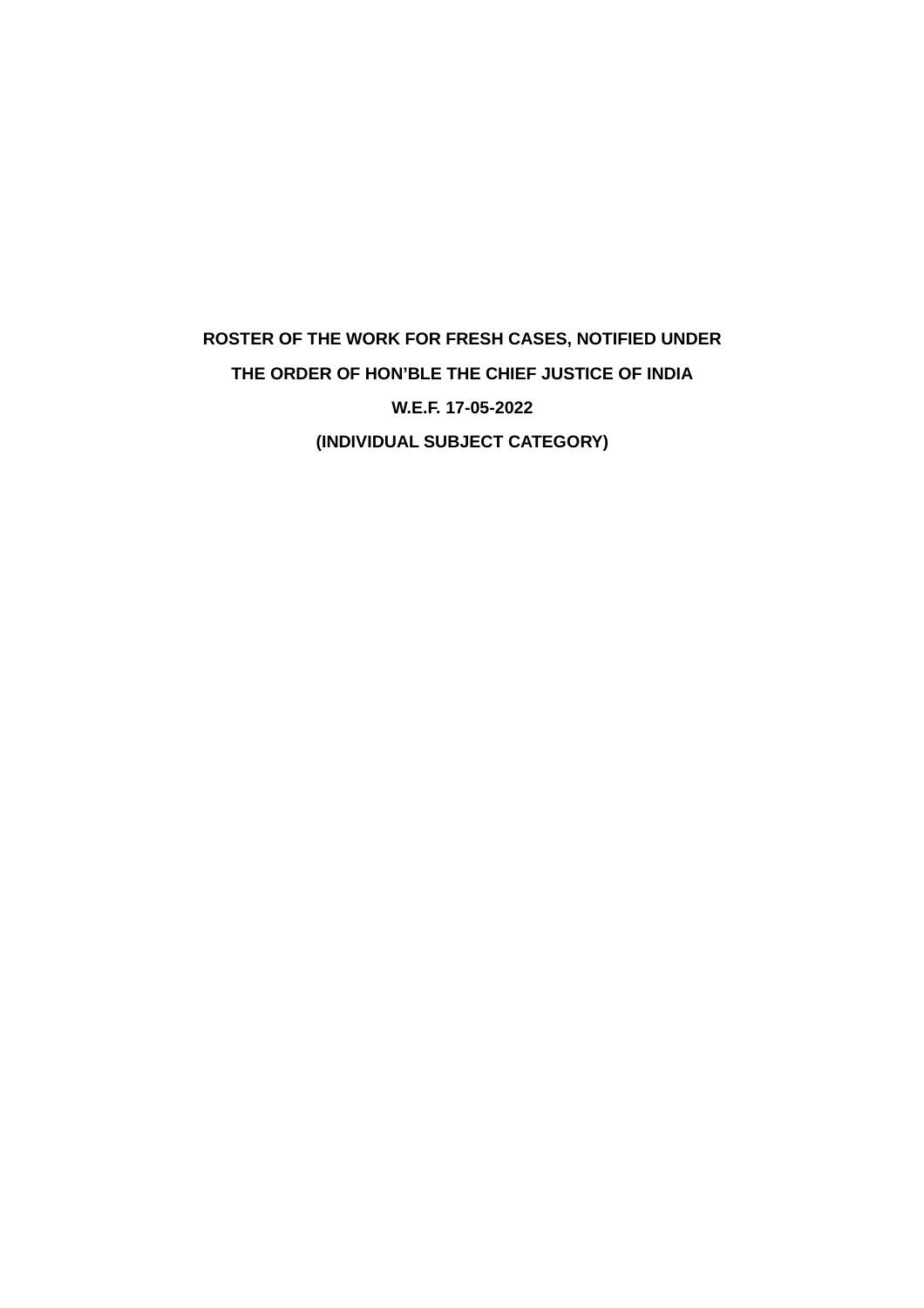# **HON'BLE THE CHIEF JUSTICE OF INDIA**

| <b>SUB.CAT.</b><br><b>CODE</b> | <b>DESCRIPTION OF THE SUBJECT CATEGORY</b>                                                                                             |
|--------------------------------|----------------------------------------------------------------------------------------------------------------------------------------|
| 0801-0818                      | LETTER PETITIONS & PIL MATTERS & SOCIAL JUSTICE MATTERS                                                                                |
|                                | <b>ELECTION MATTERS</b>                                                                                                                |
| 0901                           | MATTERS CHALLENGING ELECTION OF PRESIDENT & VICE-PRESIDENT<br>OF INDIA                                                                 |
| 0903                           | MATTERS UNDER REPRESENTATION OF PEOPLES' ACT INVOLVING<br><b>CORRUPT PRACTICES</b>                                                     |
| 0907                           | MATTERS RELATING TO DELIMITATION OF CONSTITUENCY MATTERS                                                                               |
| 0909                           | MATTERS CHALLENGING ELECTIONS OF MPS AND MLAS                                                                                          |
| 0911                           | APPEALS U/S 116A OF REPRESENTATION OF PEOPLE ACT, 1951                                                                                 |
| 0912                           | DISQUALIFICATION AND EXPULSION OF MPS/MLAS                                                                                             |
| 1001-1010                      | COMPANY LAW, MRTP, TRAI, SEBI, IDRAI & RBI MATTERS                                                                                     |
| 1100-1101                      | <b>ARBITRATION MATTERS</b>                                                                                                             |
| 1300                           | <b>HABEAS CORPUS MATTERS</b>                                                                                                           |
| 1401-1439                      | <b>CRIMINAL MATTERS</b>                                                                                                                |
| 1501-1505                      | APPEAL AGAINST ORDERS OF STATUTORY BODIES                                                                                              |
| 1701-1705                      | <b>CONTEMPT OF COURT MATTERS</b>                                                                                                       |
| 1801-1819                      | <b>ORDINARY CIVIL MATTERS</b>                                                                                                          |
| 2401,2403-<br>2407             | MATTERS PERTAINING TO APPOINTMENT ETC. OF CONSTITUTIONAL<br><b>FUNCTIONARIES</b>                                                       |
| 2501-2504                      | MATTERS PERTAINING TO STATUTORY APPOINTMENTS & APPOINTMENT<br>OF OTHER LAW OFFICERS                                                    |
| 2701-2703                      | RELIGIOUS AND CHARITABLE ENDOWMENT MATTERS                                                                                             |
| 2801-2811                      | MATTERS PERTAINING TO MERCANTILE LAWS, COMMERCIAL<br><b>TRANSACTIONS INCLUDING BANKING</b>                                             |
| 3001                           | MATTERS PERTAINING TO JUDICIAL OFFICERS                                                                                                |
| 3002-3004                      | MATTERS PERTAINING TO EMPLOYEES OF SUPREME COURT/HIGH<br>COURTS/DISTRICT COURTS AND TRIBUNALS AND INDIVIDUAL JUDICIAL<br>OFFICERS ETC. |
| 3301-3307                      | EVICTION UNDER THE PUBLIC PREMISES (EVICTION) ACT                                                                                      |
| 3400                           | MINES, MINERALS AND MINING LEASES                                                                                                      |
| 3700                           | MATTERS PERTAINING TO COMMISSIONS OF ENQUIRY                                                                                           |
| 4201-4205                      | MATTERS RELATING TO LEASES, GOVT. CONTRACTS & CONTRACTS BY<br><b>LOCAL BODIES</b>                                                      |
| 4400                           | REFERENCE U/S 143 OF THE CONSTITUTION OF INDIA                                                                                         |
| 4500                           | REFERENCE U/S 317(1) OF THE CONSTITUTION OF INDIA                                                                                      |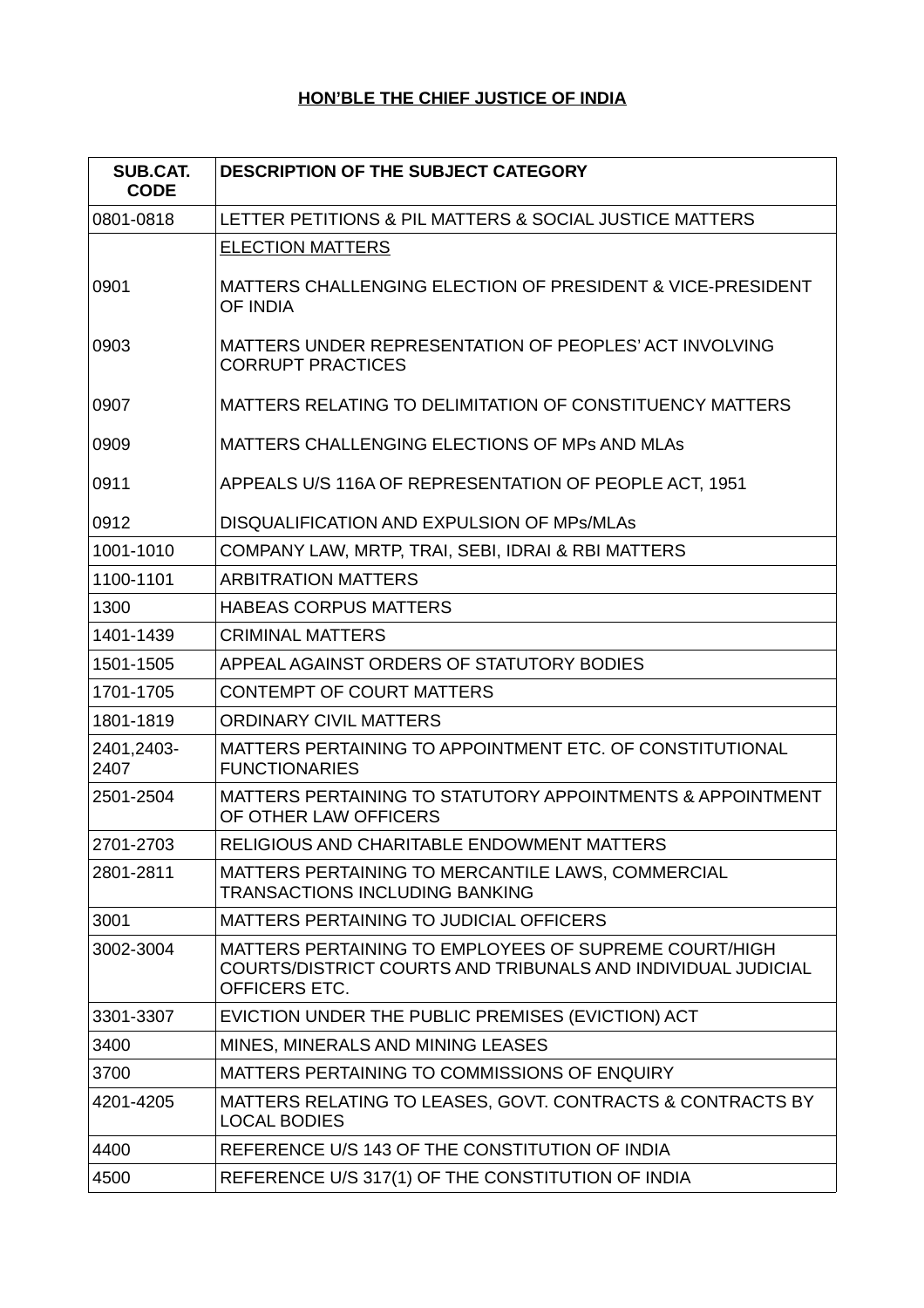| 4600 | REFERENCE UNDER SECTION 11 OF THE COMPETITION ACT, 2002             |
|------|---------------------------------------------------------------------|
| 4700 | REFERENCE UNDER SECTION 14 OF THE RIGHT TO INFORMATION ACT.<br>2005 |
| 4701 | REFERENCE UNDER SECTION 17 OF THE RIGHT TO INFORMATION ACT,<br>2005 |
|      | ANY OTHER MATTER SPECIALLY ASSIGNED                                 |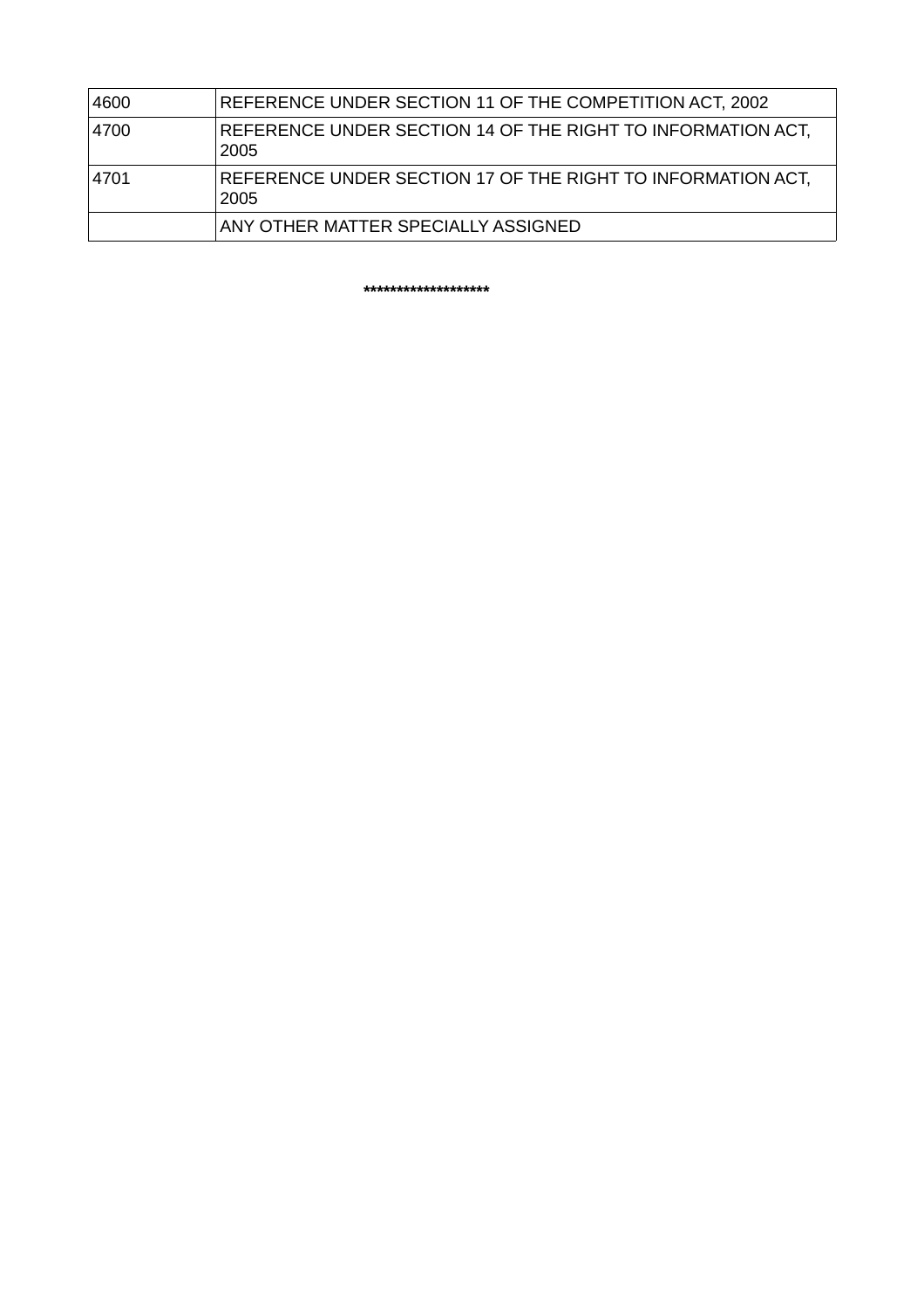# **HON'BLE MR. JUSTICE UDAY UMESH LALIT**

| SUB.CAT.<br><b>CODE</b>                      | <b>DESCRIPTION OF THE SUBJECT CATEGORY</b>                                                                                                                                                                                                                   |
|----------------------------------------------|--------------------------------------------------------------------------------------------------------------------------------------------------------------------------------------------------------------------------------------------------------------|
| 0101-0114                                    | LABOUR MATTERS                                                                                                                                                                                                                                               |
| 0301-0324                                    | <b>DIRECT TAX MATTERS</b>                                                                                                                                                                                                                                    |
| 0401-0436                                    | <b>INDIRECT TAX MATTERS</b>                                                                                                                                                                                                                                  |
| 0601-0622                                    | <b>SERVICE MATTERS</b>                                                                                                                                                                                                                                       |
| 0801-0817                                    | LETTER PETITIONS & PIL MATTERS ASSIGNED BY HON'BLE THE CHIEF<br><b>JUSTICE OF INDIA</b>                                                                                                                                                                      |
|                                              | <b>ELECTION MATTERS</b>                                                                                                                                                                                                                                      |
| 0902<br>0904<br>0905<br>0906<br>0908<br>0910 | ELECTIONS RELATING TO GRAM PANCHAYATS AND ZILA PARISHAD<br>MATTERS RELATING TO RE-COUNTING OF VOTES<br>MATTERS UNDER THE COOPERATIVE SOCIETIES ACT<br>MATTERS RELATING TO UNIVERSITY ELECTION MATTERS<br>OTHERS.<br>ELECTIONS RELATING TO MUNICIPAL COUNCILS |
| 1300                                         | <b>HABEAS CORPUS MATTERS</b>                                                                                                                                                                                                                                 |
| 1402-1439                                    | <b>CRIMINAL MATTERS</b>                                                                                                                                                                                                                                      |
| 1701-1705                                    | <b>CONTEMPT OF COURT MATTERS</b>                                                                                                                                                                                                                             |
| 1801-1819                                    | ORDINARY CIVIL MATTERS                                                                                                                                                                                                                                       |
| 2601-2605                                    | PERSONAL LAW MATTERS                                                                                                                                                                                                                                         |
| 2701-2703                                    | RELIGIOUS AND CHARITABLE ENDOWMENT MATTERS                                                                                                                                                                                                                   |
| 3001                                         | MATTERS PERTAINING TO JUDICIAL OFFICERS                                                                                                                                                                                                                      |
| 3002-3004                                    | MATTERS PERTAINING TO EMPLOYEES OF SUPREME COURT/HIGH<br>COURTS/DISTRICT COURTS AND TRIBUNALS AND INDIVIDUAL JUDICIAL<br>OFFICERS ETC.                                                                                                                       |
| 3501-3505                                    | LAND LAWS AND AGRICULTURAL TENANCY MATTERS                                                                                                                                                                                                                   |
| 3801-3803                                    | MATTERS PERTAINING TO CONSUMER PROTECTION                                                                                                                                                                                                                    |
| 4001-4003                                    | MATTERS PERTAINING TO ADMISSION/TRANSFER TO ENGINEERING<br>AND MEDICAL COLLEGES                                                                                                                                                                              |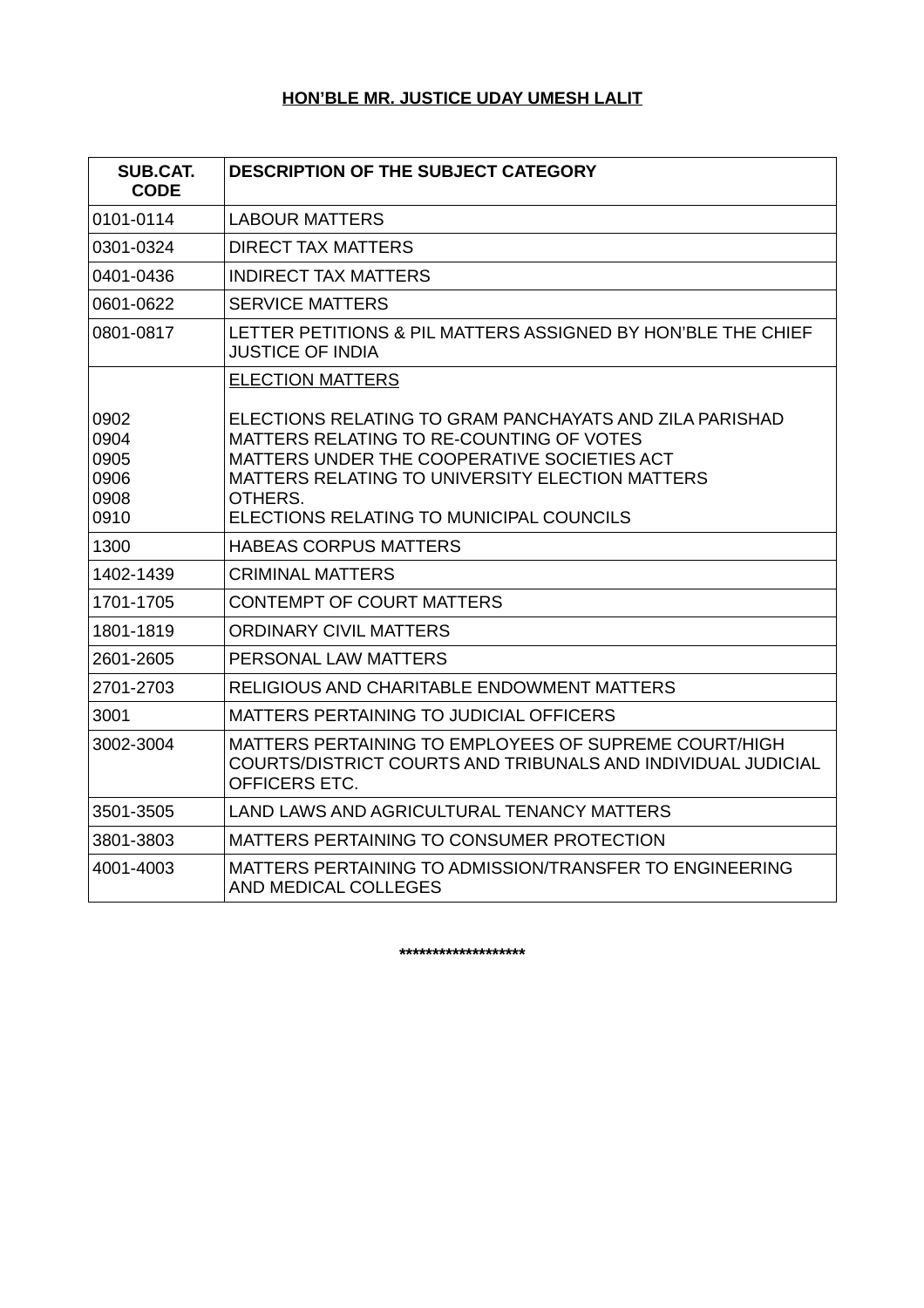# **HON'BLE MR. JUSTICE A.M. KHANWILKAR**

| <b>SUB.CAT.</b><br><b>CODE</b>               | <b>DESCRIPTION OF THE SUBJECT CATEGORY</b>                                                                                                                                                                                                                   |
|----------------------------------------------|--------------------------------------------------------------------------------------------------------------------------------------------------------------------------------------------------------------------------------------------------------------|
| 0301-0324                                    | <b>DIRECT TAX MATTERS</b>                                                                                                                                                                                                                                    |
| 0401-0436                                    | <b>INDIRECT TAX MATTERS</b>                                                                                                                                                                                                                                  |
| 0501-0505                                    | LAND ACQUISITION & REQUISITION MATTERS                                                                                                                                                                                                                       |
| 0701-0707                                    | <b>ACADEMIC MATTES</b>                                                                                                                                                                                                                                       |
| 0801-0817                                    | LETTER PETITIONS & PIL MATTERS ASSIGNED BY HON'BLE THE CHIEF<br><b>JUSTICE OF INDIA</b>                                                                                                                                                                      |
|                                              | <b>ELECTION MATTERS</b>                                                                                                                                                                                                                                      |
| 0902<br>0904<br>0905<br>0906<br>0908<br>0910 | ELECTIONS RELATING TO GRAM PANCHAYATS AND ZILA PARISHAD<br>MATTERS RELATING TO RE-COUNTING OF VOTES<br>MATTERS UNDER THE COOPERATIVE SOCIETIES ACT<br>MATTERS RELATING TO UNIVERSITY ELECTION MATTERS<br>OTHERS.<br>ELECTIONS RELATING TO MUNICIPAL COUNCILS |
| 1100                                         | <b>SLPS CHALLENGING ARBITRATION MATTERS</b>                                                                                                                                                                                                                  |
| 1300                                         | <b>HABEAS CORPUS MATTERS</b>                                                                                                                                                                                                                                 |
| 1402-1439                                    | <b>CRIMINAL MATTERS</b>                                                                                                                                                                                                                                      |
| 1601-1611                                    | <b>FAMILY LAW MATTERS</b>                                                                                                                                                                                                                                    |
| 1701-1705                                    | <b>CONTEMPT OF COURT MATTERS</b>                                                                                                                                                                                                                             |
| 1801-1819                                    | <b>ORDINARY CIVIL MATTERS</b>                                                                                                                                                                                                                                |
| 2601-2605                                    | PERSONAL LAW MATTERS                                                                                                                                                                                                                                         |
| 2811                                         | MATTERS PERTAINING TO SECURITISATION AND RECONSTRUCTION OF<br>FINANCIAL ASSETS AND REINFORCEMENT OF SECURITY INTEREST ACT,<br>2002                                                                                                                           |
| 3001                                         | MATTERS PERTAINING TO JUDICIAL OFFICERS                                                                                                                                                                                                                      |
| 3002-3004                                    | MATTERS PERTAINING TO EMPLOYEES OF SUPREME COURT/HIGH<br>COURTS/DISTRICT COURTS AND TRIBUNALS AND INDIVIDUAL JUDICIAL<br>OFFICERS ETC.                                                                                                                       |
| 3501-3505                                    | LAND LAWS AND AGRICULTURAL TENANCY MATTERS                                                                                                                                                                                                                   |
| 4201-4205                                    | MATTERS RELATING TO LEASES, GOVT. CONTRACTS & CONTRACTS BY<br><b>LOCAL BODIES</b>                                                                                                                                                                            |
| 4300                                         | MATTERS PERTAINING TO STATE EXCISE-TRADING IN LIQUOR-<br>PRIVILEGES, LICENCES, DISTILLERIES, BREWERIES                                                                                                                                                       |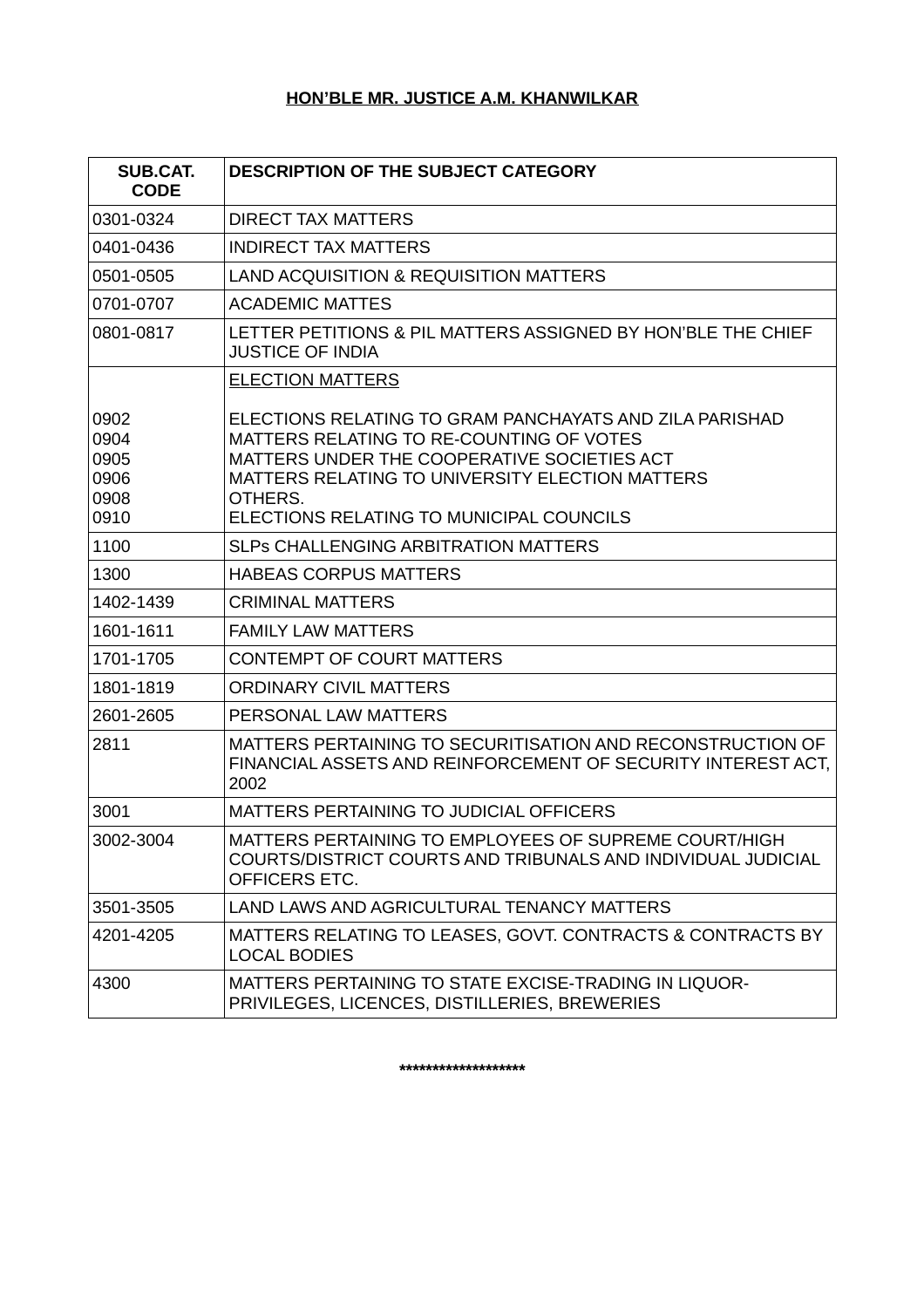# **HON'BLE DR. JUSTICE D.Y.CHANDRACHUD**

| <b>SUB.CAT.</b><br><b>CODE</b>               | <b>DESCRIPTION OF THE SUBJECT CATEGORY</b>                                                                                                                                                                                                                   |
|----------------------------------------------|--------------------------------------------------------------------------------------------------------------------------------------------------------------------------------------------------------------------------------------------------------------|
| 0101-0114                                    | <b>LABOUR MATTERS</b>                                                                                                                                                                                                                                        |
| 0301-0324                                    | <b>DIRECT TAX MATTERS</b>                                                                                                                                                                                                                                    |
| 0401-0436                                    | <b>INDIRECT TAX MATTERS</b>                                                                                                                                                                                                                                  |
| 0601-0622                                    | <b>SERVICE MATTERS</b>                                                                                                                                                                                                                                       |
| 0801-0817                                    | LETTER PETITIONS & PIL MATTERS ASSIGNED BY HON'BLE THE CHIEF<br><b>JUSTICE OF INDIA</b>                                                                                                                                                                      |
|                                              | <b>ELECTION MATTERS</b>                                                                                                                                                                                                                                      |
| 0902<br>0904<br>0905<br>0906<br>0908<br>0910 | ELECTIONS RELATING TO GRAM PANCHAYATS AND ZILA PARISHAD<br>MATTERS RELATING TO RE-COUNTING OF VOTES<br>MATTERS UNDER THE COOPERATIVE SOCIETIES ACT<br>MATTERS RELATING TO UNIVERSITY ELECTION MATTERS<br>OTHERS.<br>ELECTIONS RELATING TO MUNICIPAL COUNCILS |
| 1300                                         | <b>HABEAS CORPUS MATTERS</b>                                                                                                                                                                                                                                 |
| 1402-1439                                    | <b>CRIMINAL MATTERS</b>                                                                                                                                                                                                                                      |
| 1501-1505                                    | APPEAL AGAINST ORDERS OF STATUTORY BODIES                                                                                                                                                                                                                    |
| 1801-1819                                    | <b>ORDINARY CIVIL MATTERS</b>                                                                                                                                                                                                                                |
| 2701-2703                                    | RELIGIOUS AND CHARITABLE ENDOWMENT MATTERS                                                                                                                                                                                                                   |
| 2801-2811                                    | MATTERS PERTAINING TO MERCANTILE LAWS, COMMERCIAL<br><b>TRANSACTIONS INCLUDING BANKING</b>                                                                                                                                                                   |
| 2901-2903                                    | SIMPLE MONEY AND MORTGAGE MATTERS ETC.                                                                                                                                                                                                                       |
| 3100                                         | MATTERS PERTAINING TO ADMISSION TO EDUCATIONAL INSTITUTIONS<br>OTHER THAN MEDICAL AND ENGINEERING                                                                                                                                                            |
| 3501-3505                                    | LAND LAWS AND AGRICULTURAL TENANCY MATTERS                                                                                                                                                                                                                   |
| 3801-3803                                    | MATTERS PERTAINING TO CONSUMER PROTECTION                                                                                                                                                                                                                    |
| 3900                                         | MATTERS PERTAINING TO ARMED FORCES AND PARAMILITARY FORCES                                                                                                                                                                                                   |
| 4001-4003                                    | MATTERS PERTAINING TO ADMISSION/TRANSFER TO ENGINEERING<br>AND MEDICAL COLLEGES                                                                                                                                                                              |
| 4100                                         | ALLOCATION OF 15% ALL INDIA QUOTA IN ADMISSION/TRANSFER TO<br><b>MEDICAL COLLEGES</b>                                                                                                                                                                        |
| 4300                                         | MATTERS PERTAINING TO STATE EXCISE-TRADING IN LIQUOR-<br>PRIVILEGES, LICENCES, DISTILLERIES, BREWERIES                                                                                                                                                       |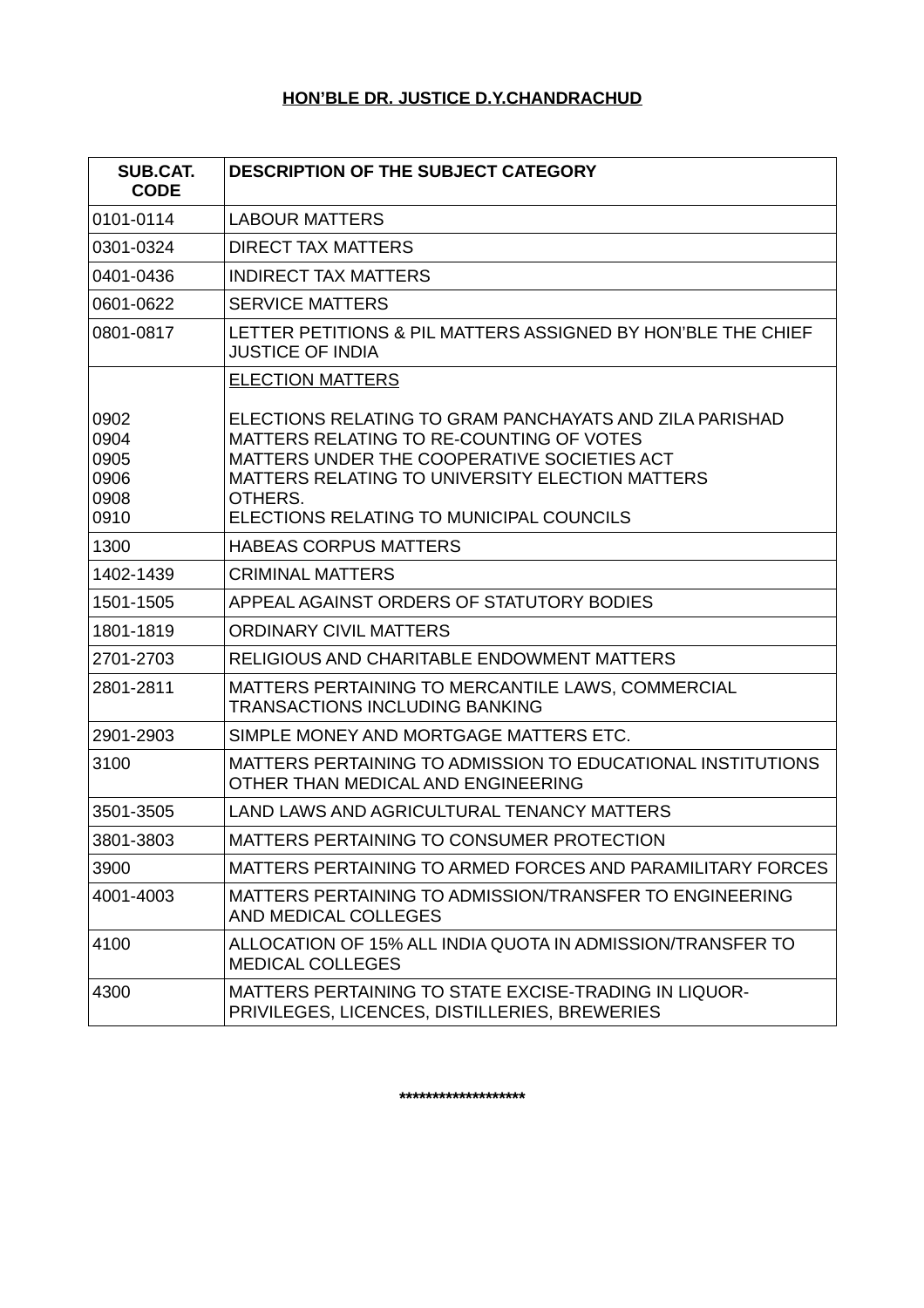# **HON'BLE MR. JUSTICE L.NAGESWARA RAO**

| <b>SUB.CAT.</b><br><b>CODE</b>               | <b>DESCRIPTION OF THE SUBJECT CATEGORY</b>                                                                                                                                                                                                                   |
|----------------------------------------------|--------------------------------------------------------------------------------------------------------------------------------------------------------------------------------------------------------------------------------------------------------------|
| 0101-0114                                    | <b>LABOUR MATTERS</b>                                                                                                                                                                                                                                        |
| 0601-0622                                    | <b>SERVICE MATTERS</b>                                                                                                                                                                                                                                       |
| 0801-0817                                    | LETTER PETITIONS & PIL MATTERS ASSIGNED BY HON'BLE THE CHIEF<br><b>JUSTICE OF INDIA</b>                                                                                                                                                                      |
|                                              | <b>ELECTION MATTERS</b>                                                                                                                                                                                                                                      |
| 0902<br>0904<br>0905<br>0906<br>0908<br>0910 | ELECTIONS RELATING TO GRAM PANCHAYATS AND ZILA PARISHAD<br>MATTERS RELATING TO RE-COUNTING OF VOTES<br>MATTERS UNDER THE COOPERATIVE SOCIETIES ACT<br>MATTERS RELATING TO UNIVERSITY ELECTION MATTERS<br>OTHERS.<br>ELECTIONS RELATING TO MUNICIPAL COUNCILS |
| 1001-1010                                    | COMPANY LAW, MRTP, TRAI, SEBI, IDRAI & RBI MATTERS                                                                                                                                                                                                           |
| 1300                                         | <b>HABEAS CORPUS MATTERS</b>                                                                                                                                                                                                                                 |
| 1402-1439                                    | <b>CRIMINAL MATTERS</b>                                                                                                                                                                                                                                      |
| 1501-1505                                    | APPEAL AGAINST ORDERS OF STATUTORY BODIES                                                                                                                                                                                                                    |
| 1601-1611                                    | <b>FAMILY LAW MATTERS</b>                                                                                                                                                                                                                                    |
| 1801-1819                                    | ORDINARY CIVIL MATTERS                                                                                                                                                                                                                                       |
| 2601-2605                                    | PERSONAL LAW MATTERS                                                                                                                                                                                                                                         |
| 2801-2811                                    | MATTERS PERTAINING TO MERCANTILE LAWS, COMMERCIAL<br><b>TRANSACTIONS INCLUDING BANKING</b>                                                                                                                                                                   |
| 2901-2903                                    | SIMPLE MONEY AND MORTGAGE MATTERS ETC.                                                                                                                                                                                                                       |
| 3200                                         | ESTABLISHMENT AND RECOGNITION OF EDUCATIONAL INSTITUTION<br><b>MATTERS</b>                                                                                                                                                                                   |
| 3900                                         | MATTERS PERTAINING TO ARMED FORCES AND PARAMILITARY FORCES                                                                                                                                                                                                   |
| 4001-4003                                    | MATTERS PERTAINING TO ADMISSION/TRANSFER TO ENGINEERING<br>AND MEDICAL COLLEGES                                                                                                                                                                              |
| 4100                                         | ALLOCATION OF 15% ALL INDIA QUOTA IN ADMISSION/TRANSFER TO<br><b>MEDICAL COLLEGES</b>                                                                                                                                                                        |
| 4300                                         | MATTERS PERTAINING TO STATE EXCISE-TRADING IN LIQUOR-<br>PRIVILEGES, LICENCES, DISTILLERIES, BREWERIES                                                                                                                                                       |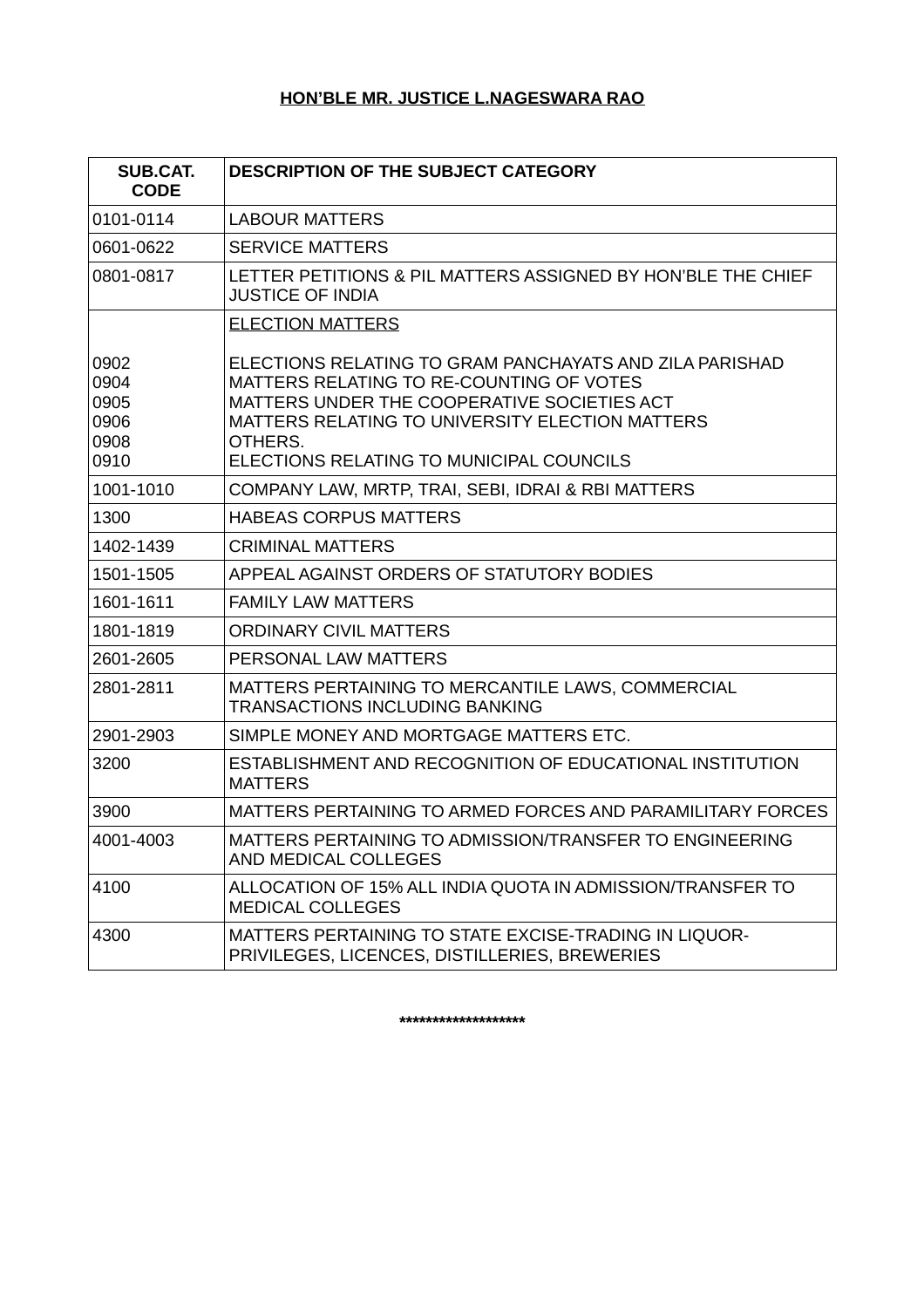# **HON'BLE MR. JUSTICE SANJAY KISHAN KAUL**

| <b>SUB.CAT.</b><br><b>CODE</b>               | <b>DESCRIPTION OF THE SUBJECT CATEGORY</b>                                                                                                                                                                                                                   |
|----------------------------------------------|--------------------------------------------------------------------------------------------------------------------------------------------------------------------------------------------------------------------------------------------------------------|
| 0101-0114                                    | <b>LABOUR MATTERS</b>                                                                                                                                                                                                                                        |
| 0201-0209                                    | <b>RENT ACT MATTERS</b>                                                                                                                                                                                                                                      |
| 0601-0622                                    | <b>SERVICE MATTERS</b>                                                                                                                                                                                                                                       |
| 0701-0707                                    | <b>ACADEMIC MATTES</b>                                                                                                                                                                                                                                       |
| 0801-0817                                    | LETTER PETITIONS & PIL MATTERS ASSIGNED BY HON'BLE THE CHIEF<br><b>JUSTICE OF INDIA</b>                                                                                                                                                                      |
|                                              | <b>ELECTION MATTERS</b>                                                                                                                                                                                                                                      |
| 0902<br>0904<br>0905<br>0906<br>0908<br>0910 | ELECTIONS RELATING TO GRAM PANCHAYATS AND ZILA PARISHAD<br>MATTERS RELATING TO RE-COUNTING OF VOTES<br>MATTERS UNDER THE COOPERATIVE SOCIETIES ACT<br>MATTERS RELATING TO UNIVERSITY ELECTION MATTERS<br>OTHERS.<br>ELECTIONS RELATING TO MUNICIPAL COUNCILS |
| 1201-1207                                    | <b>COMPENSATION MATTERS</b>                                                                                                                                                                                                                                  |
| 1402-1439                                    | <b>CRIMINAL MATTERS</b>                                                                                                                                                                                                                                      |
| 1601-1611                                    | <b>FAMILY LAW MATTERS</b>                                                                                                                                                                                                                                    |
| 1701-1705                                    | <b>CONTEMPT OF COURT MATTERS</b>                                                                                                                                                                                                                             |
| 1801-1819                                    | <b>ORDINARY CIVIL MATTERS</b>                                                                                                                                                                                                                                |
| 2601-2605                                    | PERSONAL LAW MATTERS                                                                                                                                                                                                                                         |
| 3100                                         | MATTERS PERTAINING TO ADMISSION TO EDUCATIONAL INSTITUTIONS<br>OTHER THAN MEDICAL AND ENGINEERING                                                                                                                                                            |
| 3200                                         | ESTABLISHMENT AND RECOGNITION OF EDUCATIONAL INSTITUTION<br><b>MATTERS</b>                                                                                                                                                                                   |
| 3301-3307                                    | MATTERS PERTAINING TO EVICTION UNDER THE PUBLIC PREMISES<br>(EVICTION) ACT                                                                                                                                                                                   |
| 3501-3505                                    | LAND LAWS AND AGRICULTURAL TENANCY MATTERS                                                                                                                                                                                                                   |
| 4201-4205                                    | MATTERS RELATING TO LEASES, GOVT. CONTRACTS & CONTRACTS BY<br><b>LOCAL BODIES</b>                                                                                                                                                                            |
| 4300                                         | MATTERS PERTAINING TO STATE EXCISE-TRADING IN LIQUOR-<br>PRIVILEGES, LICENCES, DISTILLERIES, BREWERIES                                                                                                                                                       |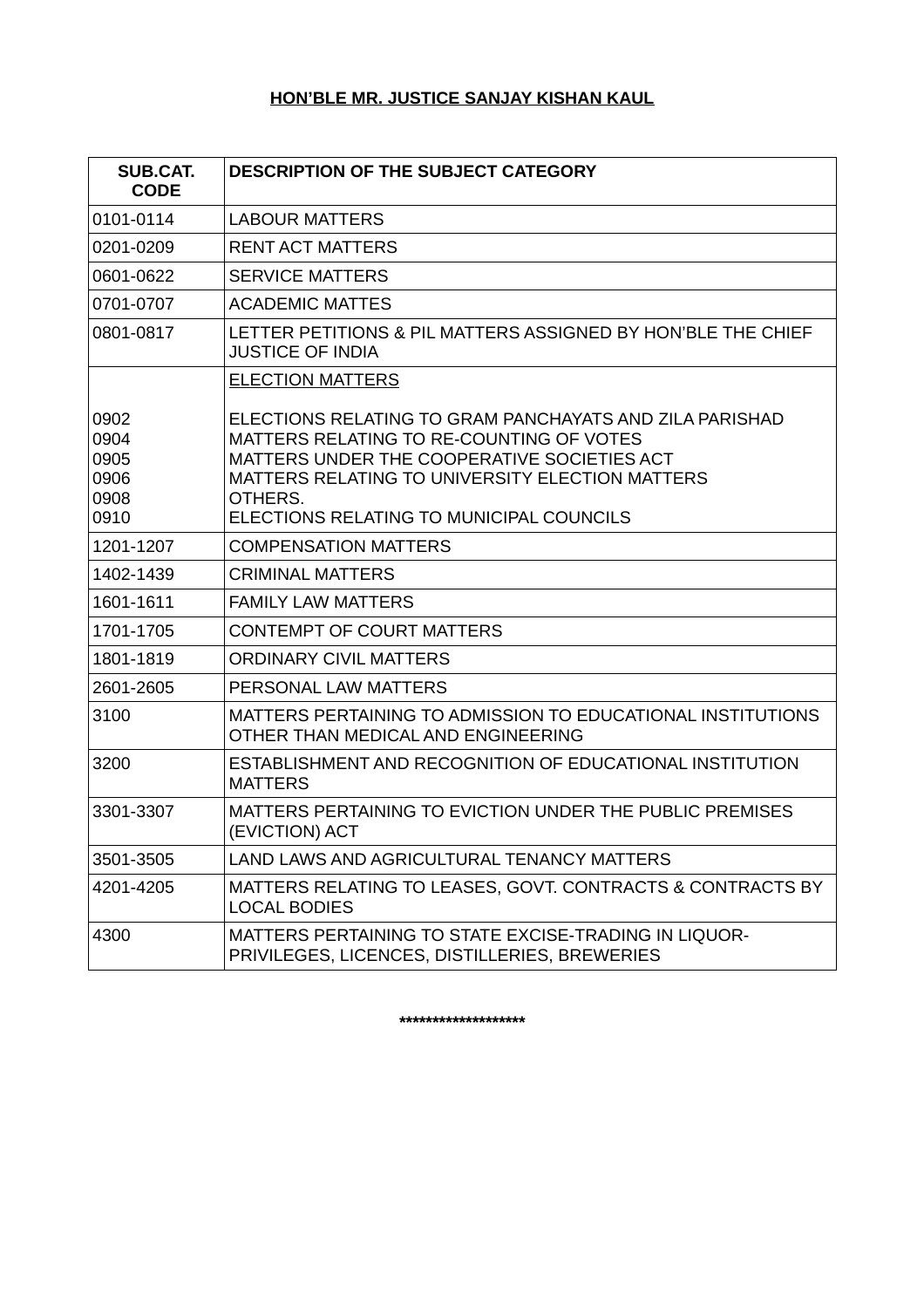# **HON'BLE MR. JUSTICE S.ABDUL NAZEER**

| <b>SUB.CAT.</b><br><b>CODE</b> | <b>DESCRIPTION OF THE SUBJECT CATEGORY</b>                                       |
|--------------------------------|----------------------------------------------------------------------------------|
| 0201-0209                      | RENT ACT MATTERS                                                                 |
| 0601-0622                      | <b>SERVICE MATTERS</b>                                                           |
| 0801-0817                      | LETTER PETITIONS & PIL MATTERS ASSIGNED BY HON'BLE THE CHIEF<br>JUSTICE OF INDIA |
| 1001-1010                      | COMPANY LAW, MRTP, TRAI, SEBI, IDRAI & RBI MATTERS                               |
| 1201-1207                      | <b>COMPENSATION MATTERS</b>                                                      |
| 1501-1505                      | APPEAL AGAINST ORDERS OF STATUTORY BODIES                                        |
| 1601-1611                      | <b>FAMILY LAW MATTERS</b>                                                        |
| 1801-1819                      | ORDINARY CIVIL MATTERS                                                           |
| 2601-2605                      | PERSONAL LAW MATTERS                                                             |
| 3301-3307                      | MATTERS PERTAINING TO EVICTION UNDER THE PUBLIC PREMISES<br>(EVICTION) ACT       |
| 3501-3505                      | LAND LAWS AND AGRICULTURAL TENANCY MATTERS                                       |
| 3600                           | ADMIRALITY AND MARITIME LAW MATTERS                                              |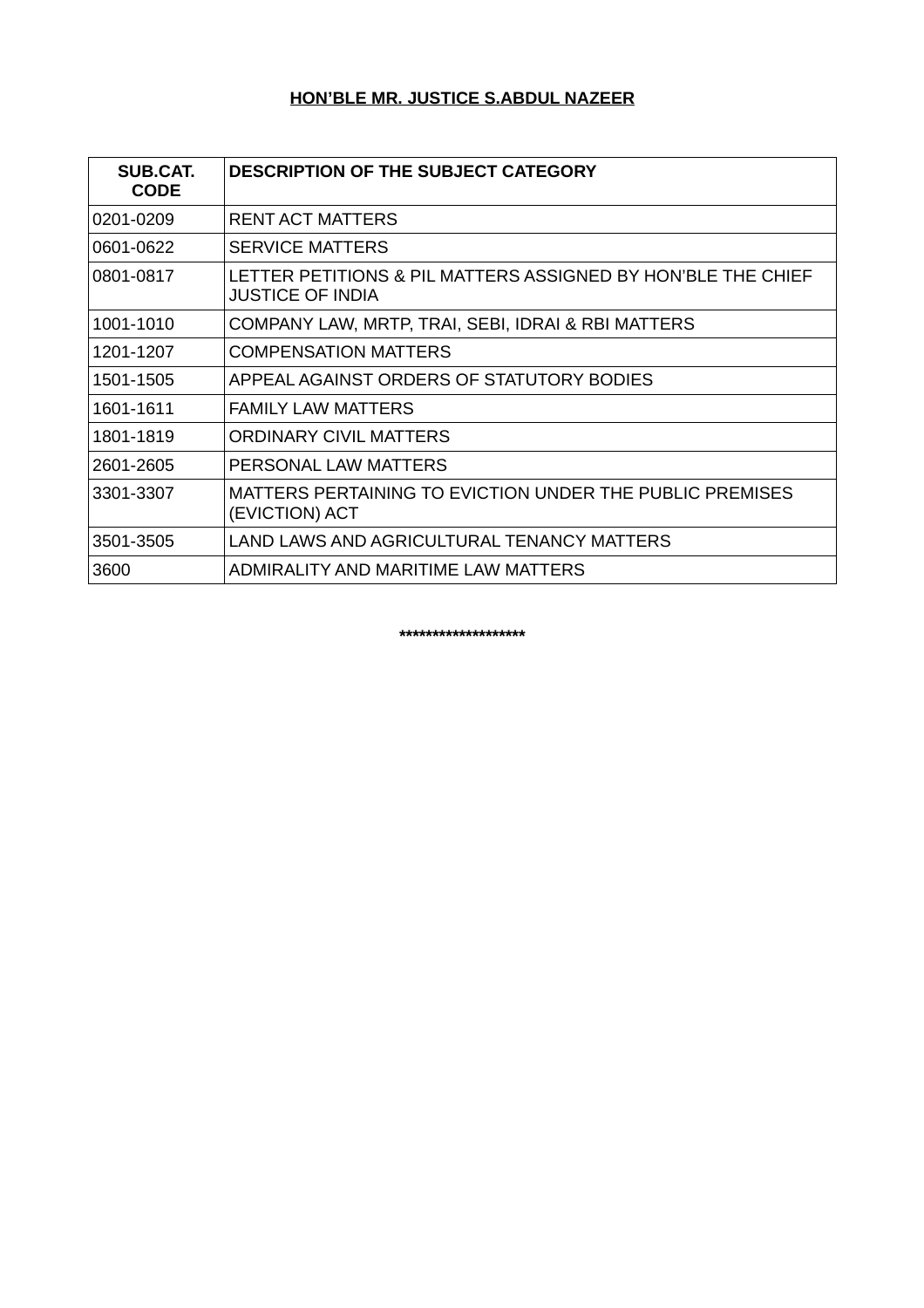# **HON'BLE MS. JUSTICE INDIRA BANERJEE**

| <b>SUB.CAT.</b><br><b>CODE</b> | <b>DESCRIPTION OF THE SUBJECT CATEGORY</b>                                              |
|--------------------------------|-----------------------------------------------------------------------------------------|
| 0101-0114                      | <b>LABOUR MATTERS</b>                                                                   |
| 0601-0622                      | <b>SERVICE MATTERS</b>                                                                  |
| 0801-0817                      | LETTER PETITIONS & PIL MATTERS ASSIGNED BY HON'BLE THE CHIEF<br><b>JUSTICE OF INDIA</b> |
| 1001-1010                      | COMPANY LAW, MRTP, TRAI, SEBI, IDRAI & RBI MATTERS                                      |
| 1100                           | SLPS CHALLENGING ARBITRATION MATTERS                                                    |
| 1402-1439                      | <b>CRIMINAL MATTERS</b>                                                                 |
| 1501-1505                      | APPEAL AGAINST ORDERS OF STATUTORY BODIES                                               |
| 1601-1611                      | <b>FAMILY LAW MATTERS</b>                                                               |
| 1801-1819                      | <b>ORDINARY CIVIL MATTERS</b>                                                           |
| 2601-2605                      | PERSONAL LAW MATTERS                                                                    |
| 3301-3307                      | MATTERS PERTAINING TO EVICTION UNDER THE PUBLIC PREMISES<br>(EVICTION) ACT              |
| 3501-3505                      | LAND LAWS AND AGRICULTURAL TENANCY MATTERS                                              |
| 3600                           | ADMIRALITY AND MARITIME LAW MATTERS                                                     |
| 3801-3803                      | MATTERS PERTAINING TO CONSUMER PROTECTION                                               |
| 3900                           | MATTERS PERTAINING TO ARMED FORCES AND PARAMILITARY FORCES                              |
| 4201-4205                      | MATTERS RELATING TO LEASES, GOVT. CONTRACTS & CONTRACTS BY<br>LOCAL BODIES              |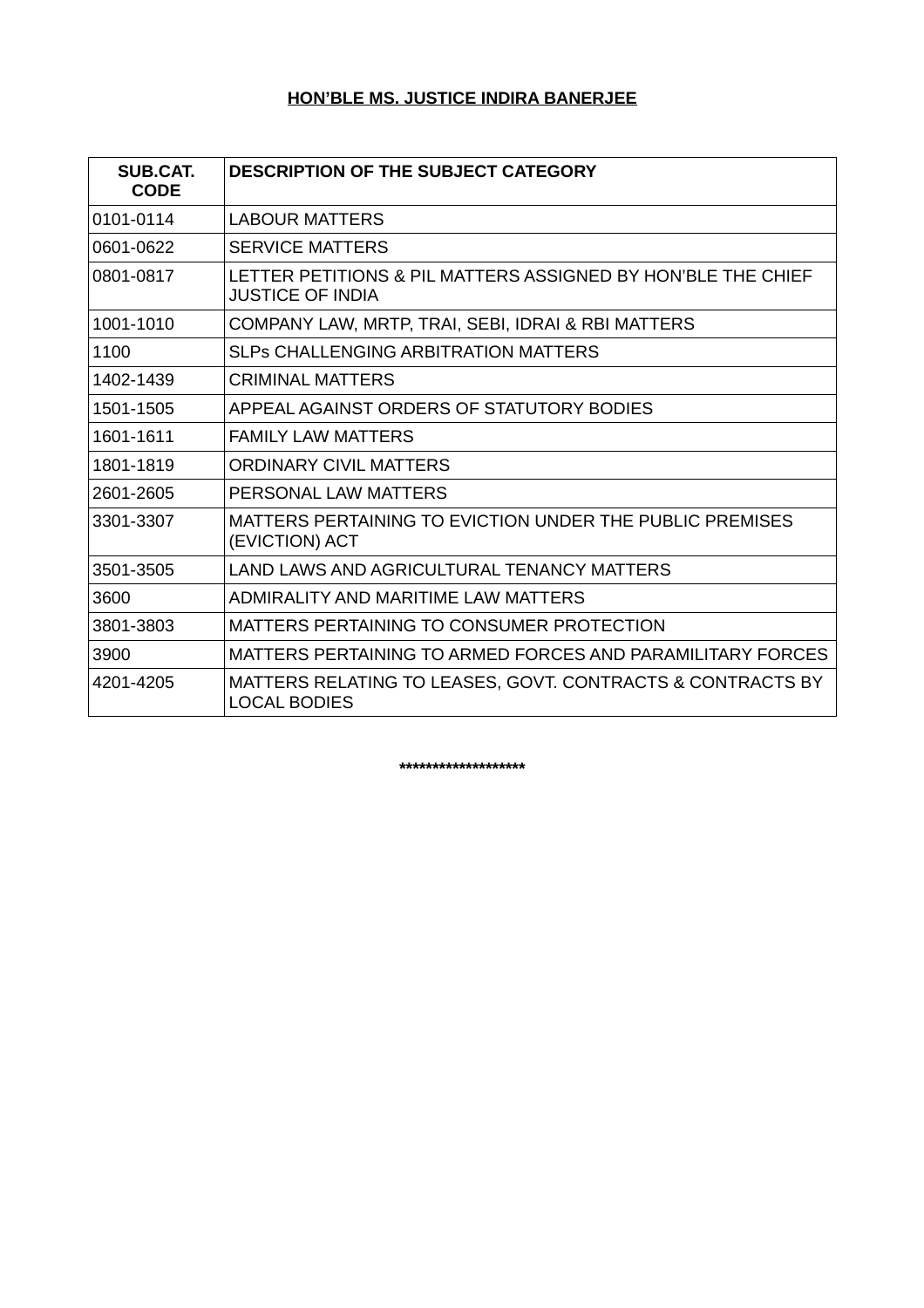# **HON'BLE MR. JUSTICE K.M.JOSEPH**

| SUB.CAT.<br><b>CODE</b> | <b>DESCRIPTION OF THE SUBJECT CATEGORY</b>                                 |
|-------------------------|----------------------------------------------------------------------------|
| 0101-0114               | <b>LABOUR MATTERS</b>                                                      |
| 0201-0209               | <b>RENT ACT MATTERS</b>                                                    |
| 0301-0324               | DIRECT TAX MATTERS                                                         |
| 0401-0436               | <b>INDIRECT TAX MATTERS</b>                                                |
| 0501-0505               | LAND ACQUISITION & REQUISITION MATTERS                                     |
| 0601-0622               | <b>SERVICE MATTERS</b>                                                     |
| 1201-1207               | <b>COMPENSATION MATTERS</b>                                                |
| 1601-1611               | <b>FAMILY LAW MATTERS</b>                                                  |
| 1801-1819               | ORDINARY CIVIL MATTERS                                                     |
| 2601-2605               | PERSONAL LAW MATTERS                                                       |
| 2901-2903               | SIMPLE MONEY AND MORTGAGE MATTERS ETC.                                     |
| 3301-3307               | MATTERS PERTAINING TO EVICTION UNDER THE PUBLIC PREMISES<br>(EVICTION) ACT |
| 3501-3505               | LAND LAWS AND AGRICULTURAL TENANCY MATTERS                                 |
| 3801-3803               | MATTERS PERTAINING TO CONSUMER PROTECTION                                  |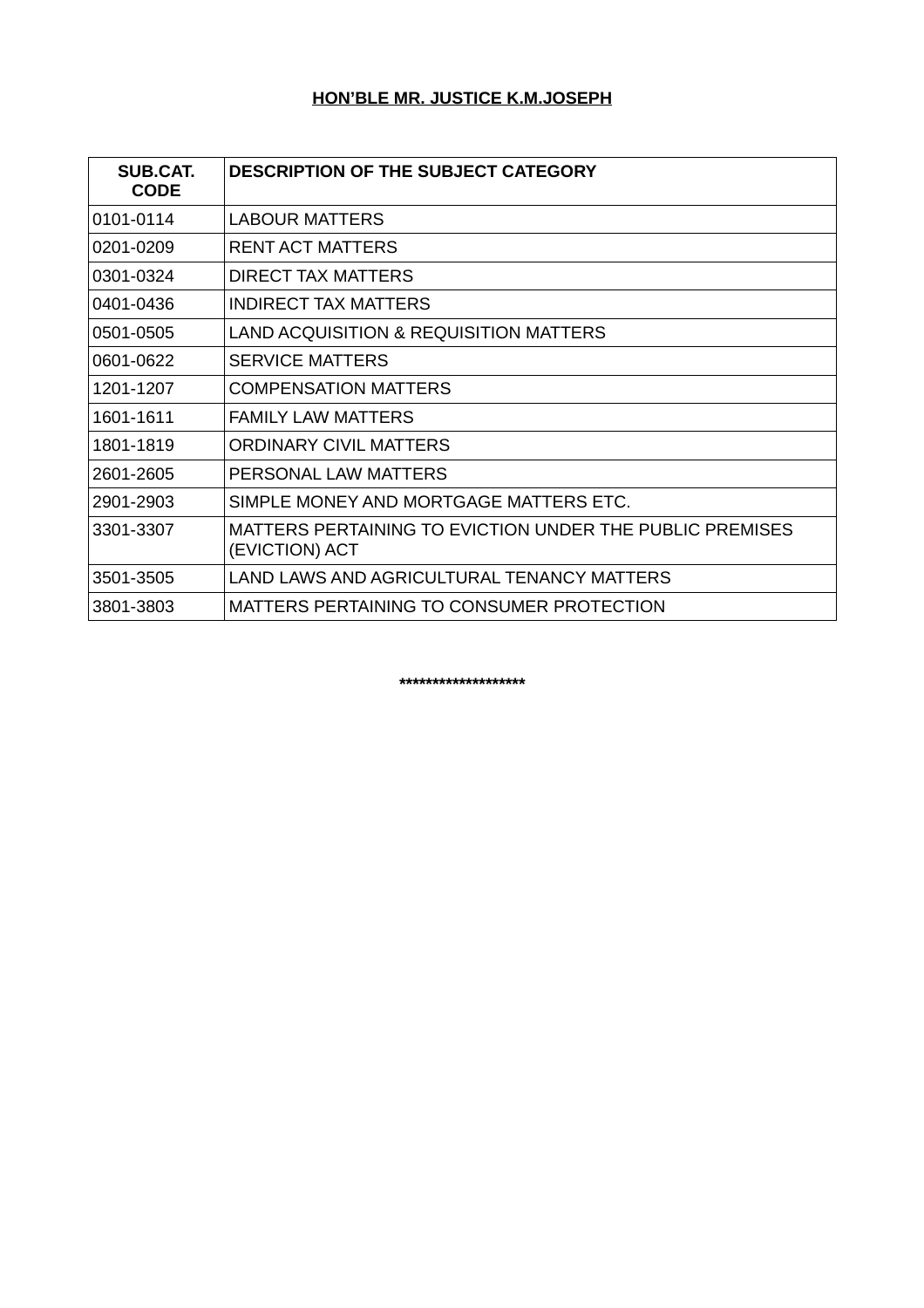# **HON'BLE MR. JUSTICE HEMANT GUPTA**

| <b>SUB.CAT.</b><br><b>CODE</b> | <b>DESCRIPTION OF THE SUBJECT CATEGORY</b>                                        |
|--------------------------------|-----------------------------------------------------------------------------------|
| 0101-0114                      | <b>LABOUR MATTERS</b>                                                             |
| 0201-0209                      | <b>RENT ACT MATTERS</b>                                                           |
| 0501-0505                      | LAND ACQUISITION & REQUISITION MATTERS                                            |
| 0601-0622                      | <b>SERVICE MATTERS</b>                                                            |
| 1402-1439                      | <b>CRIMINAL MATTERS</b>                                                           |
| 1801-1819                      | ORDINARY CIVIL MATTERS                                                            |
| 2601-2605                      | PERSONAL LAW MATTERS                                                              |
| 2701-2703                      | RELIGIOUS AND CHARITABLE ENDOWMENT MATTERS                                        |
| 2901-2903                      | SIMPLE MONEY AND MORTGAGE MATTERS ETC.                                            |
| 3301-3307                      | MATTERS PERTAINING TO EVICTION UNDER THE PUBLIC PREMISES<br>(EVICTION) ACT        |
| 3501-3505                      | LAND LAWS AND AGRICULTURAL TENANCY MATTERS                                        |
| 3801-3803                      | MATTERS PERTAINING TO CONSUMER PROTECTION                                         |
| 3900                           | MATTERS PERTAINING TO ARMED FORCES AND PARAMILITARY FORCES                        |
| 4201-4205                      | MATTERS RELATING TO LEASES, GOVT. CONTRACTS & CONTRACTS BY<br><b>LOCAL BODIES</b> |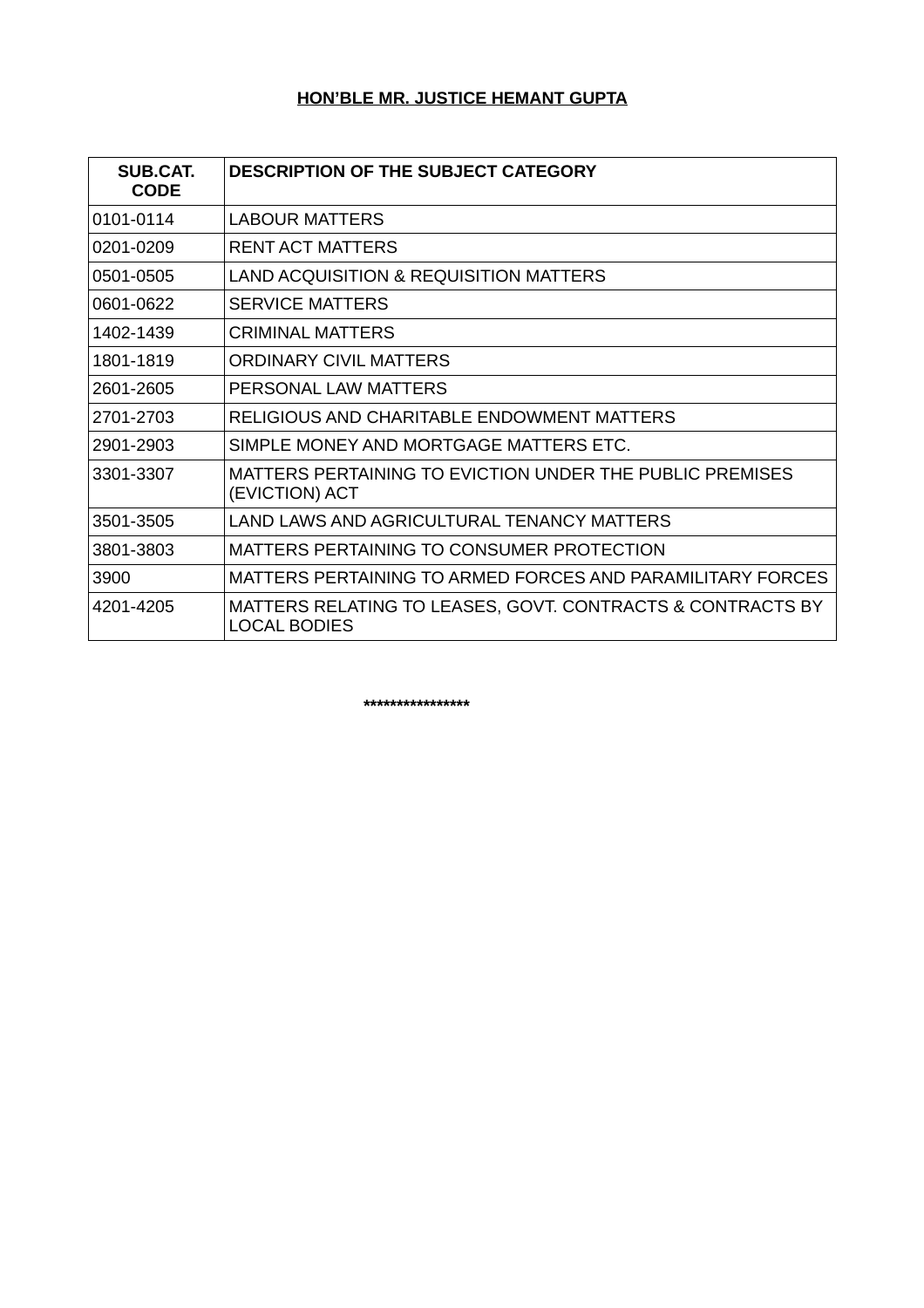# **HON'BLE MR. JUSTICE M.R. SHAH**

| SUB.CAT.<br><b>CODE</b> | <b>DESCRIPTION OF THE SUBJECT CATEGORY</b>                                                 |
|-------------------------|--------------------------------------------------------------------------------------------|
| 0101-0114               | <b>LABOUR MATTERS</b>                                                                      |
| 0301-0324               | DIRECT TAX MATTERS                                                                         |
| 0401-0436               | INDIRECT TAX MATTERS                                                                       |
| 0501-0505               | LAND ACQUISITION & REQUISITION MATTERS                                                     |
| 0601-0622               | <b>SERVICE MATTERS</b>                                                                     |
| 1100                    | <b>SLPS CHALLENGING ARBITRATION MATTERS</b>                                                |
| 1801-1819               | ORDINARY CIVIL MATTERS                                                                     |
| 2801-2811               | MATTERS PERTAINING TO MERCANTILE LAWS, COMMERCIAL<br><b>TRANSACTIONS INCLUDING BANKING</b> |
| 3501-3505               | LAND LAWS AND AGRICULTURAL TENANCY MATTERS                                                 |
| 3801-3803               | MATTERS PERTAINING TO CONSUMER PROTECTION                                                  |
| 3900                    | MATTERS PERTAINING TO ARMED FORCES AND PARAMILITARY FORCES                                 |
| 4201-4205               | MATTERS RELATING TO LEASES, GOVT. CONTRACTS & CONTRACTS BY<br>LOCAL BODIES                 |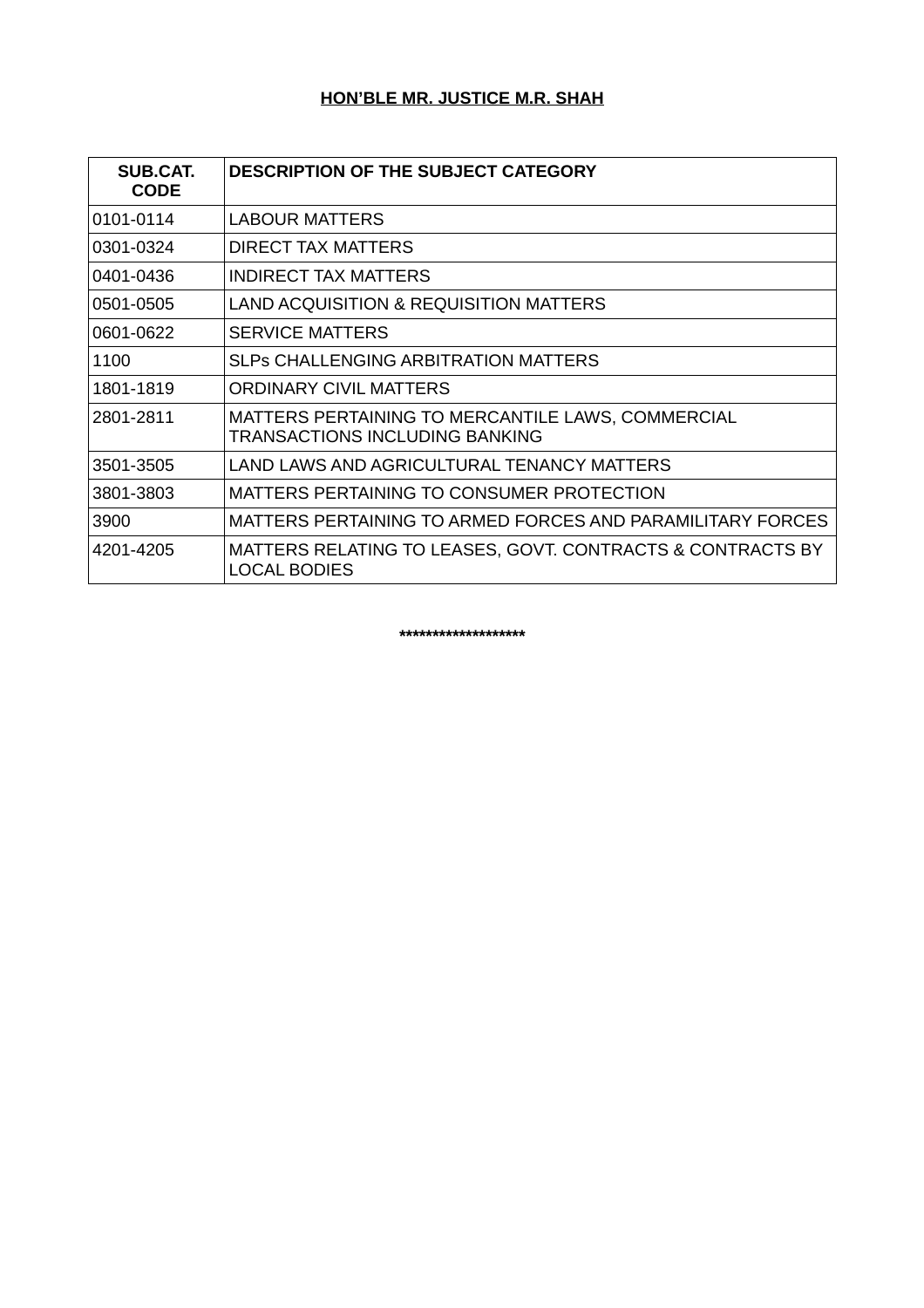# **HON'BLE MR. JUSTICE AJAY RASTOGI**

| SUB.CAT.<br><b>CODE</b> | <b>DESCRIPTION OF THE SUBJECT CATEGORY</b>                 |
|-------------------------|------------------------------------------------------------|
| 0101-0114               | <b>LABOUR MATTERS</b>                                      |
| 0201-0209               | <b>RENT ACT MATTERS</b>                                    |
| 0501-0505               | LAND ACQUISITION & REQUISITION MATTERS                     |
| 0601-0622               | <b>SERVICE MATTERS</b>                                     |
| 1001-1010               | COMPANY LAW, MRTP, TRAI, SEBI, IDRAI & RBI MATTERS         |
| 1402-1439               | <b>CRIMINAL MATTERS</b>                                    |
| 1501-1505               | APPEAL AGAINST ORDERS OF STATUTORY BODIES                  |
| 1801-1819               | <b>ORDINARY CIVIL MATTERS</b>                              |
| 2701-2703               | RELIGIOUS AND CHARITABLE ENDOWMENT MATTERS                 |
| 3501-3505               | LAND LAWS AND AGRICULTURAL TENANCY MATTERS                 |
| 3600                    | ADMIRALITY AND MARITIME LAW MATTERS                        |
| 3801-3803               | MATTERS PERTAINING TO CONSUMER PROTECTION                  |
| 3900                    | MATTERS PERTAINING TO ARMED FORCES AND PARAMILITARY FORCES |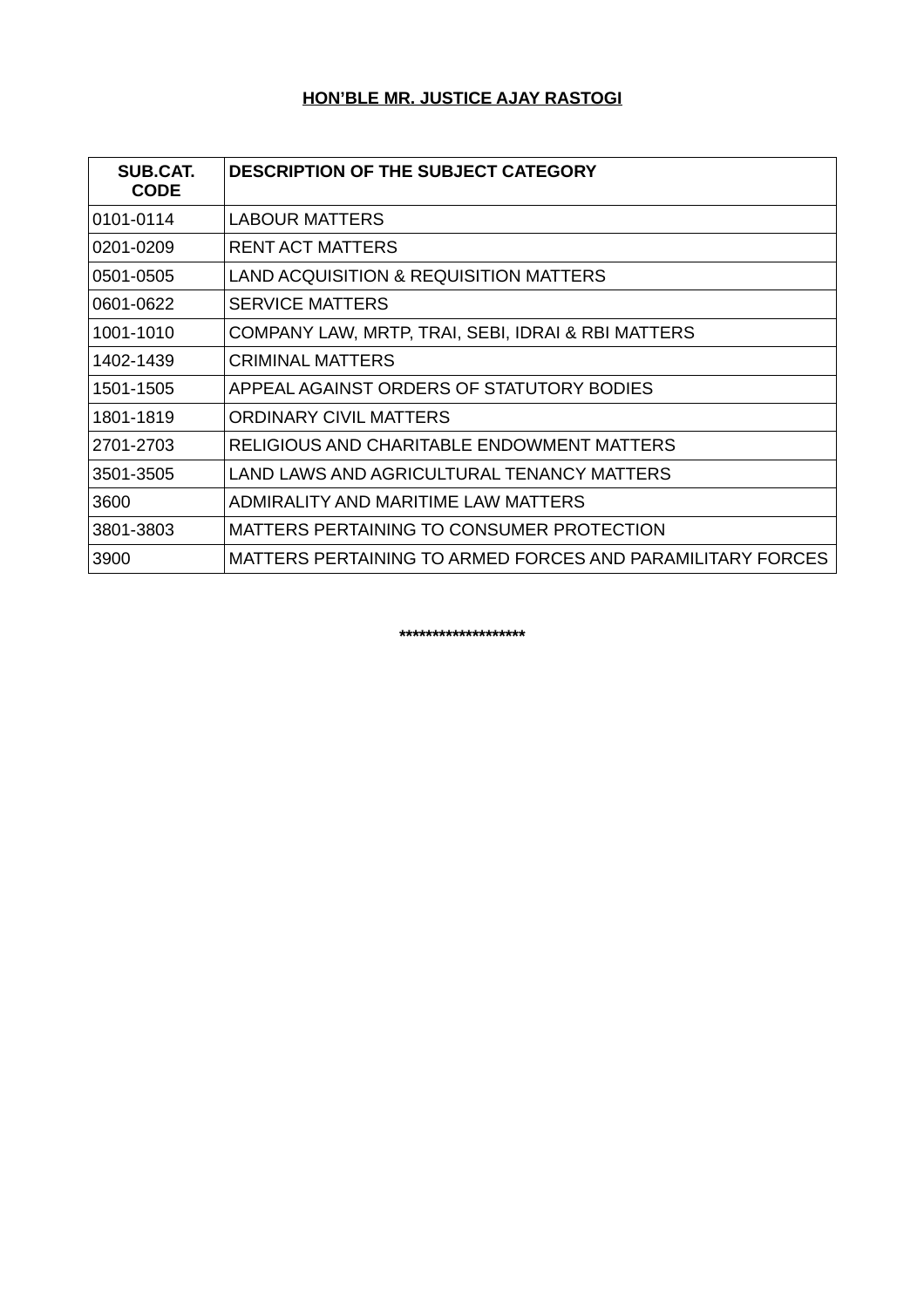### **HON'BLE MR. JUSTICE DINESH MAHESHWARI**

| SUB.CAT.<br><b>CODE</b> | <b>DESCRIPTION OF THE SUBJECT CATEGORY</b>                                        |
|-------------------------|-----------------------------------------------------------------------------------|
| 0101-0114               | <b>LABOUR MATTERS</b>                                                             |
| 0401-0436               | INDIRECT TAX MATTERS                                                              |
| 0501-0505               | LAND ACQUISITION & REQUISITION MATTERS                                            |
| 0601-0622               | <b>SERVICE MATTERS</b>                                                            |
| 1001-1010               | COMPANY LAW, MRTP, TRAI, SEBI, IDRAI & RBI MATTERS                                |
| 1402-1439               | <b>CRIMINAL MATTERS</b>                                                           |
| 1701-1705               | <b>CONTEMPT OF COURT MATTERS</b>                                                  |
| 1801-1819               | ORDINARY CIVIL MATTERS                                                            |
| 3200                    | ESTABLISHMENT AND RECOGNITION OF EDUCATIONAL INSTITUTION<br><b>MATTERS</b>        |
| 3501-3505               | LAND LAWS AND AGRICULTURAL TENANCY MATTERS                                        |
| 3801-3803               | MATTERS PERTAINING TO CONSUMER PROTECTION                                         |
| 3900                    | MATTERS PERTAINING TO ARMED FORCES AND PARAMILITARY FORCES                        |
| 4201-4205               | MATTERS RELATING TO LEASES, GOVT. CONTRACTS & CONTRACTS BY<br><b>LOCAL BODIES</b> |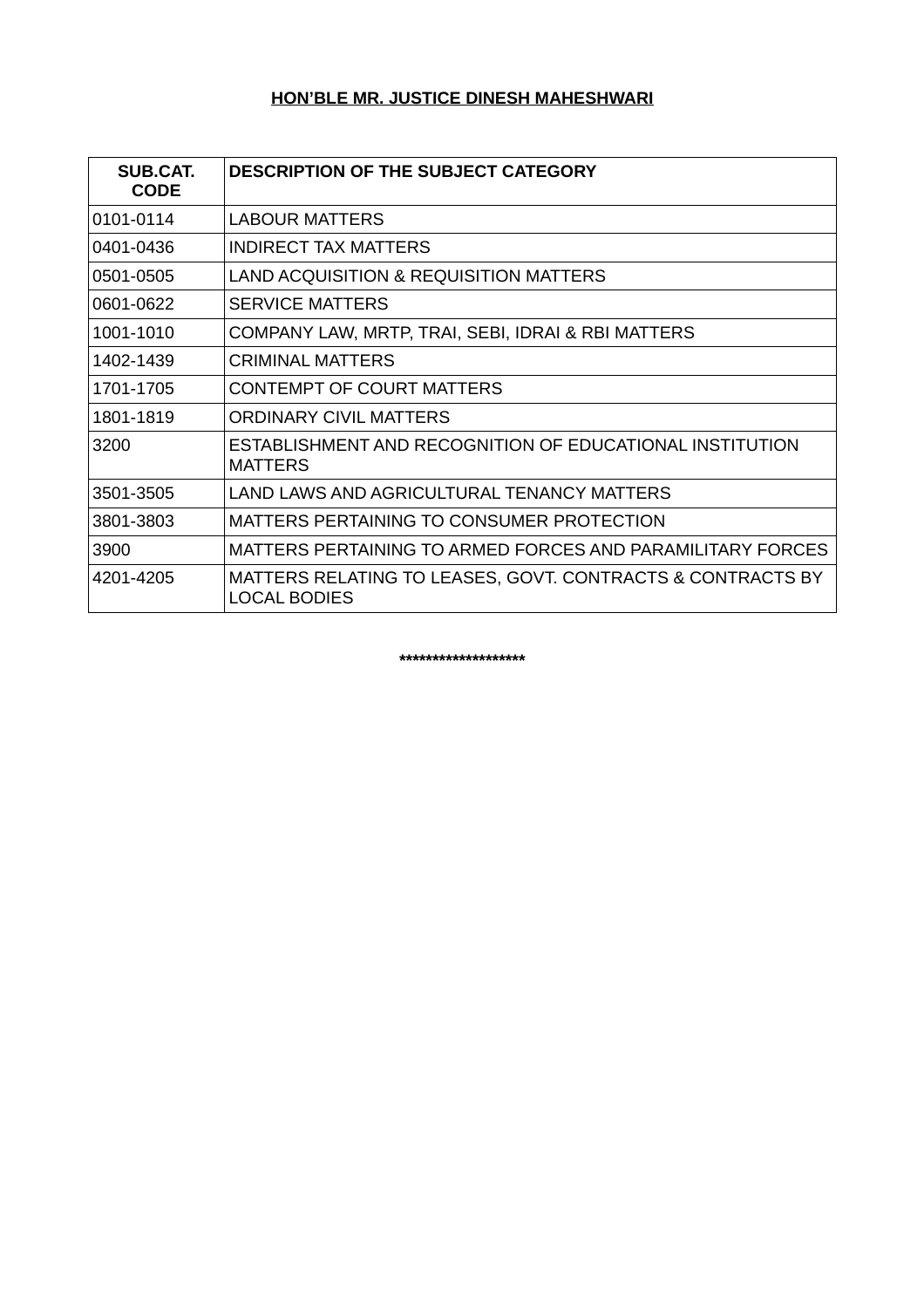# **HON'BLE MR. JUSTICE SANJIV KHANNA**

| SUB.CAT.<br><b>CODE</b> | <b>DESCRIPTION OF THE SUBJECT CATEGORY</b>                 |
|-------------------------|------------------------------------------------------------|
| 0101-0114               | <b>LABOUR MATTERS</b>                                      |
| 0201-0209               | <b>RENT ACT MATTERS</b>                                    |
| 0301-0324               | <b>DIRECT TAX MATTERS</b>                                  |
| 0401-0436               | INDIRECT TAX MATTERS                                       |
| 0601-0622               | <b>SERVICE MATTERS</b>                                     |
| 1100                    | ARBITRATION MATTERS - OLD                                  |
| 1402-1439               | <b>CRIMINAL MATTERS</b>                                    |
| 1501-1505               | APPEAL AGAINST ORDERS OF STATUTORY BODIES                  |
| 1601-1611               | <b>FAMILY LAW MATTERS</b>                                  |
| 1801-1819               | <b>ORDINARY CIVIL MATTERS</b>                              |
| 3801-3803               | MATTERS PERTAINING TO CONSUMER PROTECTION                  |
| 3900                    | MATTERS PERTAINING TO ARMED FORCES AND PARAMILITARY FORCES |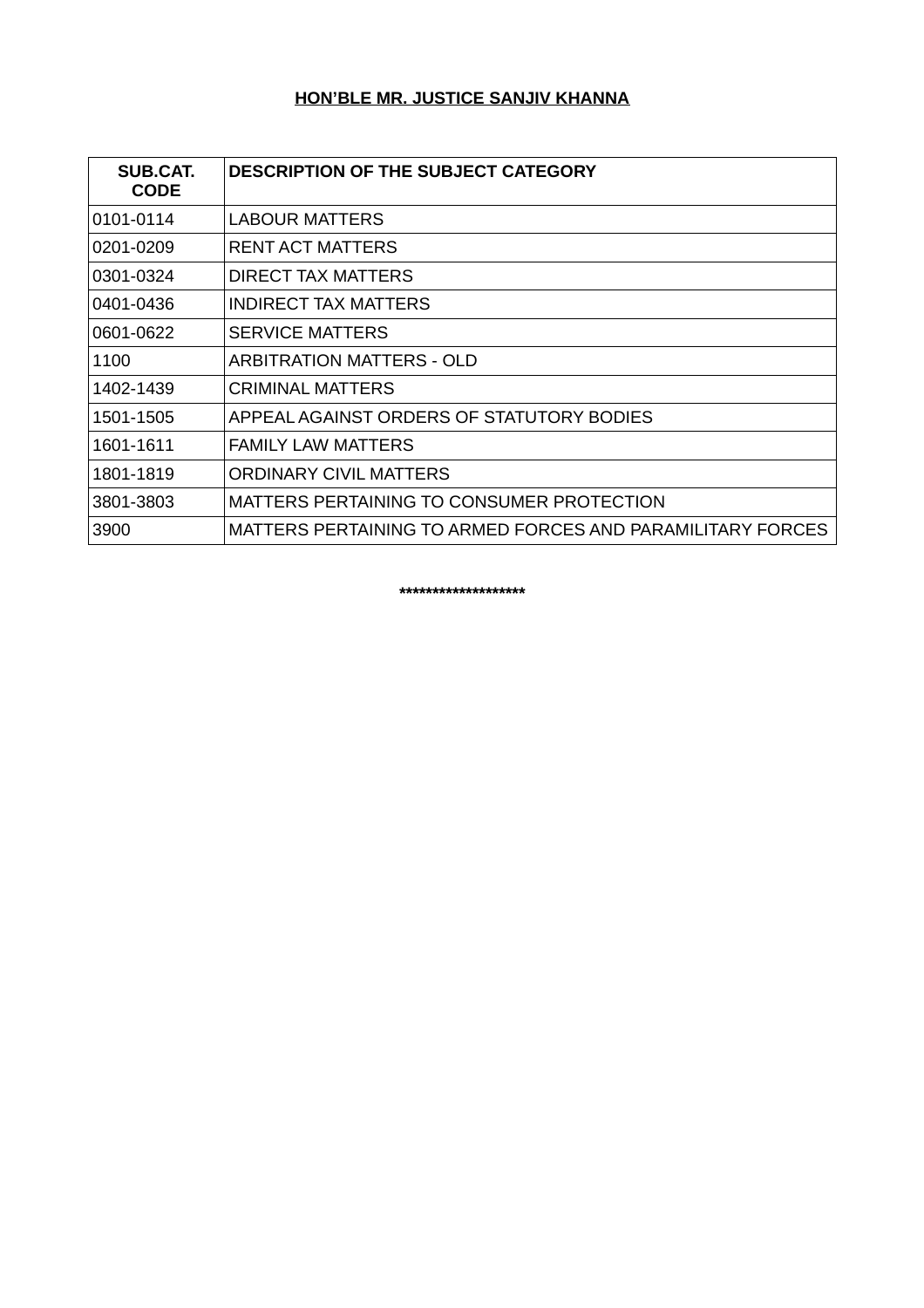# **HON'BLE MR. JUSTICE B.R.GAVAI**

| SUB.CAT.<br><b>CODE</b> | <b>DESCRIPTION OF THE SUBJECT CATEGORY</b>                                          |
|-------------------------|-------------------------------------------------------------------------------------|
| 0101-0114               | <b>LABOUR MATTERS</b>                                                               |
| 0201-0209               | <b>RENT ACT MATTERS</b>                                                             |
| 0501-0505               | LAND ACQUISITION & REQUISITION MATTERS                                              |
| 0601-0622               | <b>SERVICE MATTERS</b>                                                              |
| 1402-1439               | CRIMINAL MATTERS                                                                    |
| 1701-1705               | <b>CONTEMPT OF COURT MATTERS</b>                                                    |
| 1801-1819               | ORDINARY CIVIL MATTERS                                                              |
| 2601-2605               | PERSONAL LAW MATTERS                                                                |
| 2701-2703               | RELIGIOUS AND CHARITABLE ENDOWMENT MATTERS                                          |
| 2801-2811               | MATTERS PERTAINING TO MERCANTILE LAWS, COMMERCIAL<br>TRANSACTIONS INCLUDING BANKING |
| 3501-3505               | LAND LAWS AND AGRICULTURAL TENANCY MATTERS                                          |
| 3801-3803               | MATTERS PERTAINING TO CONSUMER PROTECTION                                           |
| 3900                    | MATTERS PERTAINING TO ARMED FORCES AND PARAMILITARY FORCES                          |